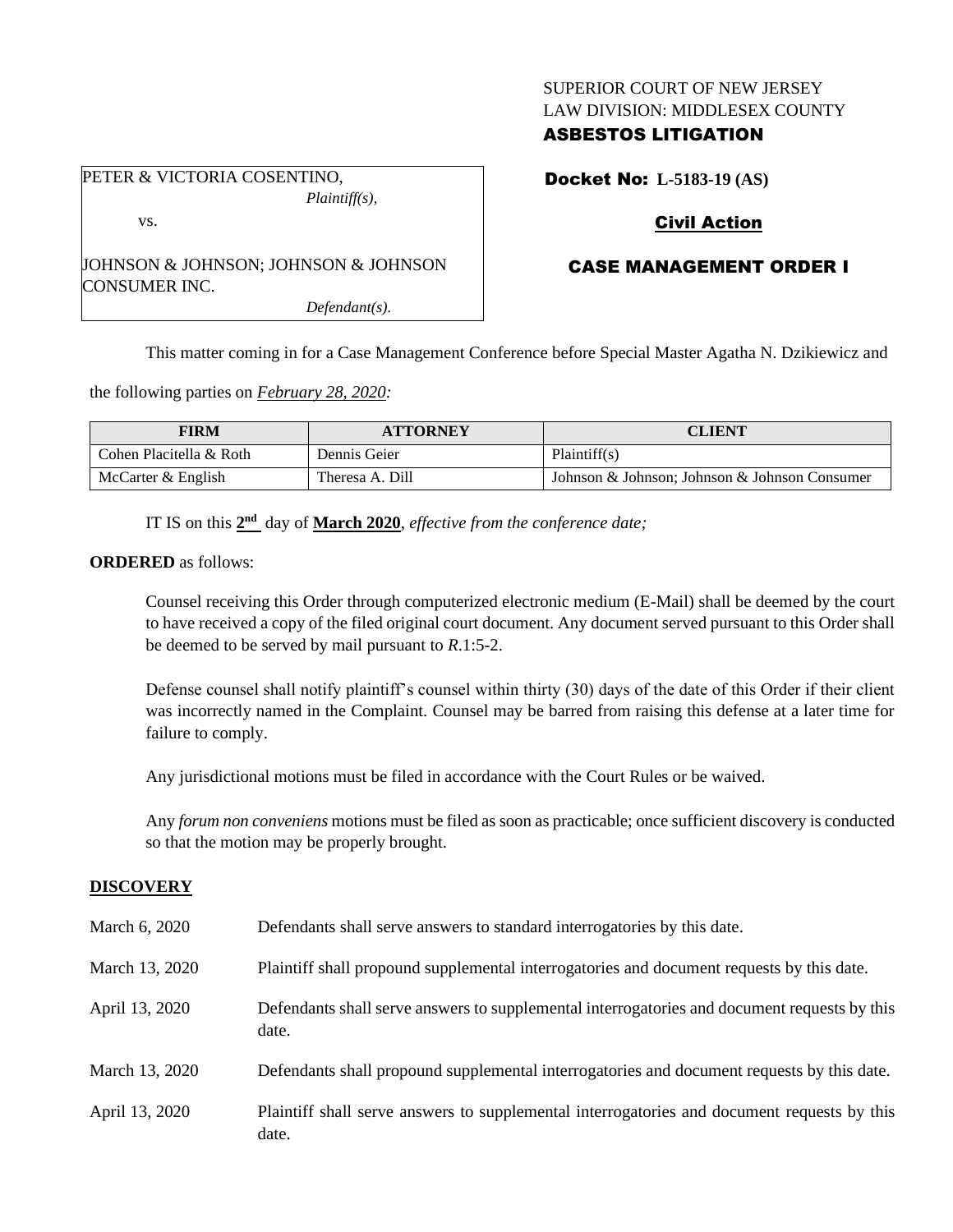May 15, 2020 Fact discovery, including depositions, shall be completed by this date. Plaintiff's counsel shall contact the Special Master within one week of this deadline if all fact discovery is not completed.

#### **EARLY SETTLEMENT**

May 15, 2020 Settlement demands shall be served on all counsel and the Special Master by this date.

### **MEDICAL EXPERT REPORT**

- May 29, 2020 Plaintiff shall serve medical expert reports by this date.
- May 29, 2020 Upon request by defense counsel, plaintiff is to arrange for the transfer of pathology specimens and x-rays, if any, by this date.
- July 17, 2020 Defendants shall identify its medical experts and serve medical reports, if any, by this date. In addition, defendants shall notify plaintiff's counsel (as well as all counsel of record) of a joinder in an expert medical defense by this date.

#### **LIABILITY EXPERT REPORTS**

- May 29, 2020 Plaintiff shall identify its liability experts and serve liability expert reports by this date or waive any opportunity to rely on liability expert testimony.
- July 17, 2020 Defendants shall identify its liability experts and serve liability expert reports, if any, by this date or waive any opportunity to rely on liability expert testimony.

#### **SUMMARY JUDGMENT MOTION PRACTICE**

- July 24, 2020 Summary judgment motions shall be filed no later than this date.
- August 21, 2020 Last return date for summary judgment motions.

### **ECONOMIST EXPERT REPORTS**

- May 29, 2020 Plaintiff shall identify its expert economists and serve expert economist report(s), if any, by this date or waive any opportunity to rely on economic expert testimony.
- July 17, 2020 Defendants shall identify its expert economists and serve expert economist report(s), if any, by this date or waive any opportunity to rely on economic expert testimony.

#### **EXPERT DEPOSITIONS**

September 18, 2020 Expert depositions shall be completed by this date. To the extent that plaintiff and defendant generic experts have been deposed before, the parties seeking that deposition in this case must file an application before the Special Master and demonstrate the necessity for that deposition. To the extent possible, documents requested in a deposition notice directed to an expert shall be produced three days in advance of the expert deposition. The expert shall not be required to produce documents that are readily accessible in the public domain.

 $\_$  , and the set of the set of the set of the set of the set of the set of the set of the set of the set of the set of the set of the set of the set of the set of the set of the set of the set of the set of the set of th